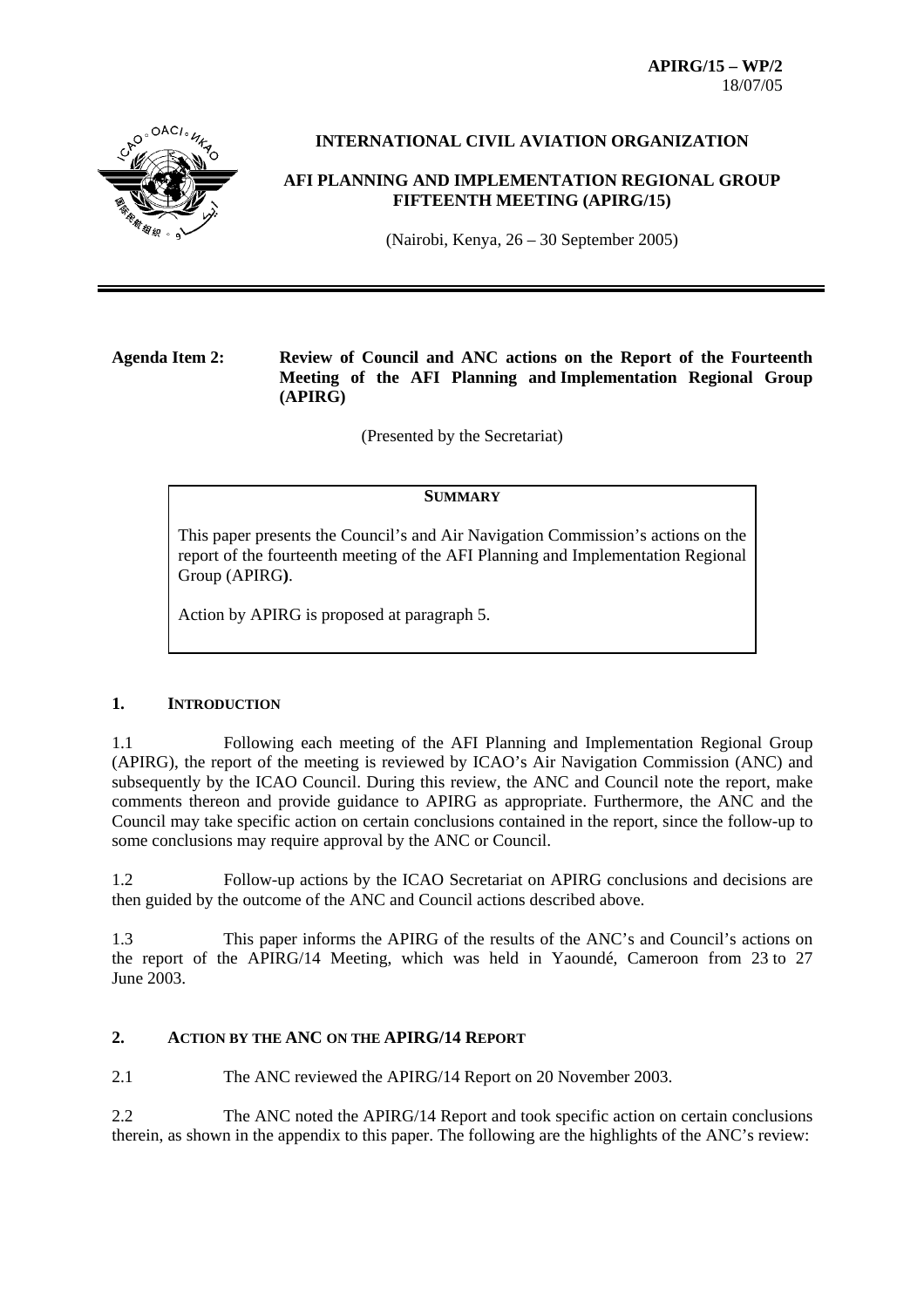a) the Commission noted that APIRG, with the assistance of its contributory bodies, had examined the air navigation matters of the AFI Region with the aim of improving the planning of air navigation facilities, services and procedures in the region, as well as fostering their implementation and eliminating deficiencies;

 b) The Commission noted that two States to date had received specific indications by airlines to operate new larger aeroplanes (NLA) in particular the Airbus A380 in the AFI Region. The Commission concurred with the need to carry out appropriate studies to assess current airport capabilities to accommodate NLAs (Conclusion 14/5). The Commission recalled that an ICAO circular is under development to assist States in addressing the various aspects of operations of NLA at existing aerodromes;

 c) The Commission noted with concern that there are serious communication problems in certain AFI flight information regions (FIRs) and supported Conclusion 14/11 calling for an ATS/COM coordination meeting between the States concerned. With regard to the integration of sub-regional very small aperture terminal (VSAT) networks, the Commission noted Conclusion  $14/12$ ;

 d) The Commission acknowledged the efforts undertaken by States to improve very high frequency (VHF) coverage in the AFI Region with the use of remote VHF stations in accordance with AFI/7 Recommendation 5/12 and the coordination required with ICAO regional offices;

 e) The Commission noted that APIRG had identified certain facilities and services which had not been implemented and requested the Council to re-emphasize the need for States to take urgent action in order to address the implementation of air traffic services (ATS) and area navigation (RNAV) routes. The Commission supported APIRG Conclusion 14/19 inviting States to implement the ATS routes not later than 10 June 2004;

 f) The Commission noted with concern that one of the most serious deficiencies in the region in the field of air navigation was the lack of area control service and concurred with Conclusion 14/20 which urged States which have not yet done so to implement air traffic control (ATC) service along all ATS routes not later than 10 June 2004;

 g) With regard to reduced vertical separation minimum (RVSM) implementation, the Commission noted Conclusion 14/21 to develop a comprehensive implementation strategy/action plan to be circulated to States and international organizations for comments with a target date of September 2004 to take a go/no go decision. The Commission emphasized that the provision of ATC and the required airworthiness approvals are a prerequisite to RVSM implementation. The Commission also noted the target date of January 2005 for implementation of RVSM in the AFI Region and expressed its concern that RVSM required a sophisticated implementation process and highlighted the fact that much work, including the implementation of an area control service where this currently does not exist, still remains to be done to ensure that an acceptable level of safety can be achieved and maintained. The Commission noted the appointment of an expert, funded by the users, who will work in close coordination with ICAO to further facilitate the implementation of RVSM in the AFI Region. In referring to Recommendation 14/21 (c) where it was suggested that RVSM should be implemented in selected airspace, the Commission agreed that RVSM should be implemented on a traffic flow basis, and that implementation in isolated areas would necessitate several adjacent transition areas and could degrade safety;

 h) With regard to the 10-minute longitudinal separation, the Commission was pleased to note that the annual AFI Incident Analysis Working Group did not find any incident that could be attributed to the implementation of the 10-minute longitudinal separation in the region. However, the Commission also noted that prior to implementation of the 10-minute longitudinal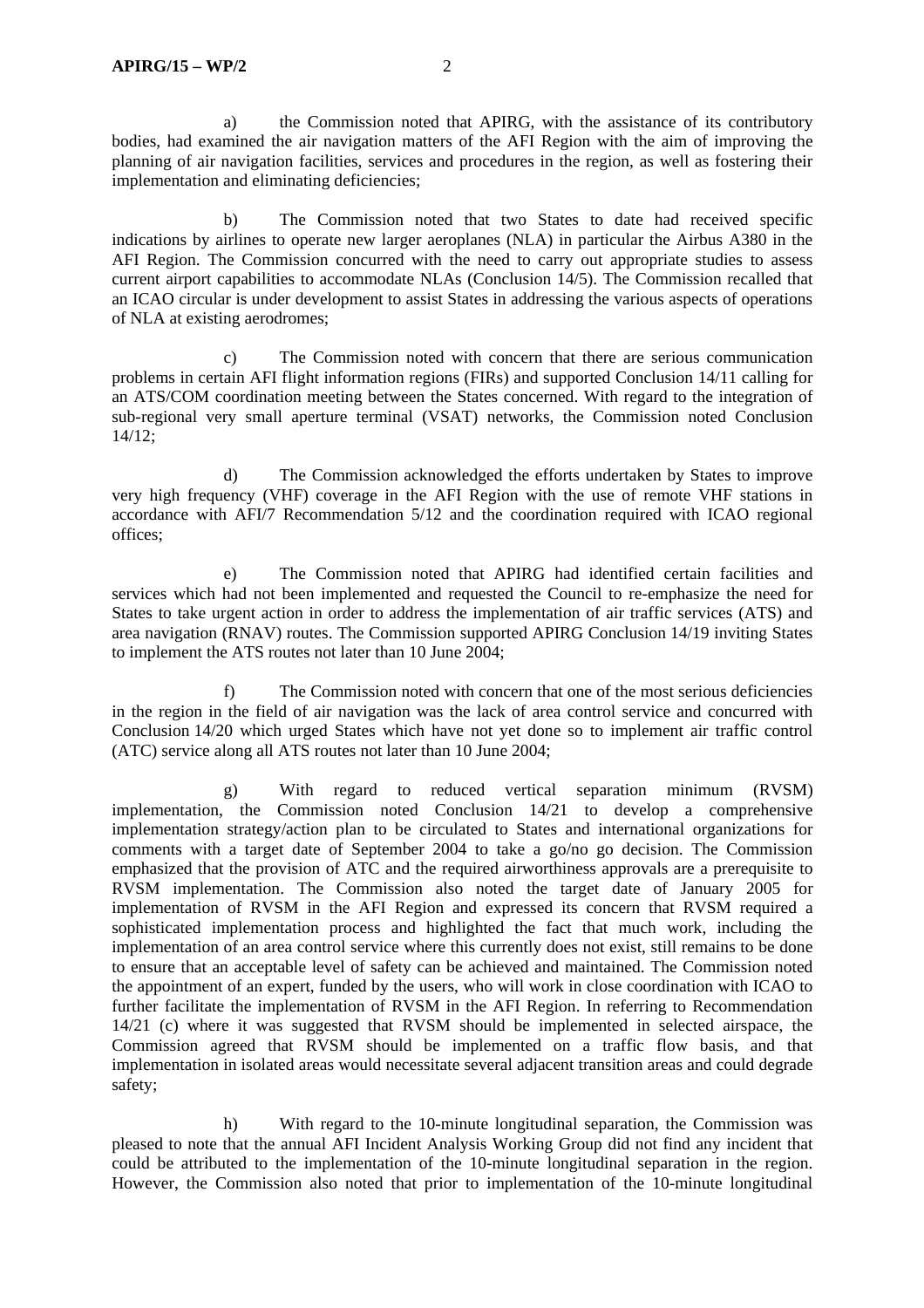separation in all parts of the region it would be necessary to ensure that all applicable conditions in accordance with Annex 11 and the PANS-ATM (Doc 4444) were met and the CNS infrastructure was adequate in all respects (Conclusion 14/24).;

 i) The Commission noted Conclusion 14/26 requesting ICAO to expedite the revision of the current airspace classification with a view to reducing and simplifying the classification for a uniform application; however, in view of other more urgent priorities in the Technical Work Programme of the Organization, the Commission agreed that this task should not be commenced at present;

j) With regard to air traffic management safety systems, the Commission noted Conclusion 14/29 and requested the Secretary General to remind States which have not done so, to expedite the implementation of the relevant ICAO provisions related to safety management. The Commission noted Conclusion 14/30 on a "single sky" concept for the AFI Region and that this was not based on the "Single European Sky" project but rather aimed to create and strengthen regional or sub-regional operating agencies for the joint management of air navigation facilities and services in the AFI Region. With regard to the development of a definition of "Single Sky", the Commission recognized that a more thorough analysis be first undertaken to determine if the project could be adapted to the ICAO global concepts for air traffic management. The Commission referred to AN-CONF/11 Report, paragraphs 4.3.1 and 4.3.2 .

k) The Commission noted with concern that the implementation of ICAO provisions related to the mandatory carriage and operation of airborne collision avoidance system (ACAS) and pressure-altitude reporting secondary surveillance radar (SSR) transponders continues to pose a problem. ACAS offers no protection against mid-air collisions if the other aircraft is not equipped with an SSR transponder. The Commission concurred with Conclusion 14/31 urging States which have not yet done so, to expedite the implementation of the global provisions in Annex 6, Part I, paragraphs 6.18 and 6.19 and Part II, paragraph 6.13.1;

 l) The Commission concurred with Conclusion 14/44 urging States to authorize the use of global navigation satellite system (GNSS) from en-route to non-precision approach (NPA). The Commission noted the willingness of the European Commission and the European Space Agency to support GNSS implementation in the AFI Region and the preparatory activities for the installation of a GNSS test bed in Southern Africa. The Commission noted that the next step was for the AFI Region to proceed to an operational satellite-based augmentation system (SBAS) (Conclusion 14/46);

 m) The Commission concurred that States in the AFI Region be reminded of the need to review their national regulations to include provisions related to aircraft and operators approval and certification as well as procedures for GNSS en route and non-precision approach operations (Conclusion 14/49).

 n) With regard to the International Financial Facility for Aviation Safety (IFFAS), the Commission noted the concern of APIRG that only deficiencies identified through the universal safety oversight audit programme (USOAP) and not deficiencies identified by PIRGs, will be eligible for assistance from IFFAS.

## **3. ACTION BY THE COUNCIL ON THE APIRG/14 REPORT**

3.1 Following the ANC's action, the Council, on 3 December 2003, noted the APIRG/14 Report on the basis of the ANC's report and took specific actions on certain conclusions therein, as shown in the appendix hereto. The following are the highlights of the Council's review: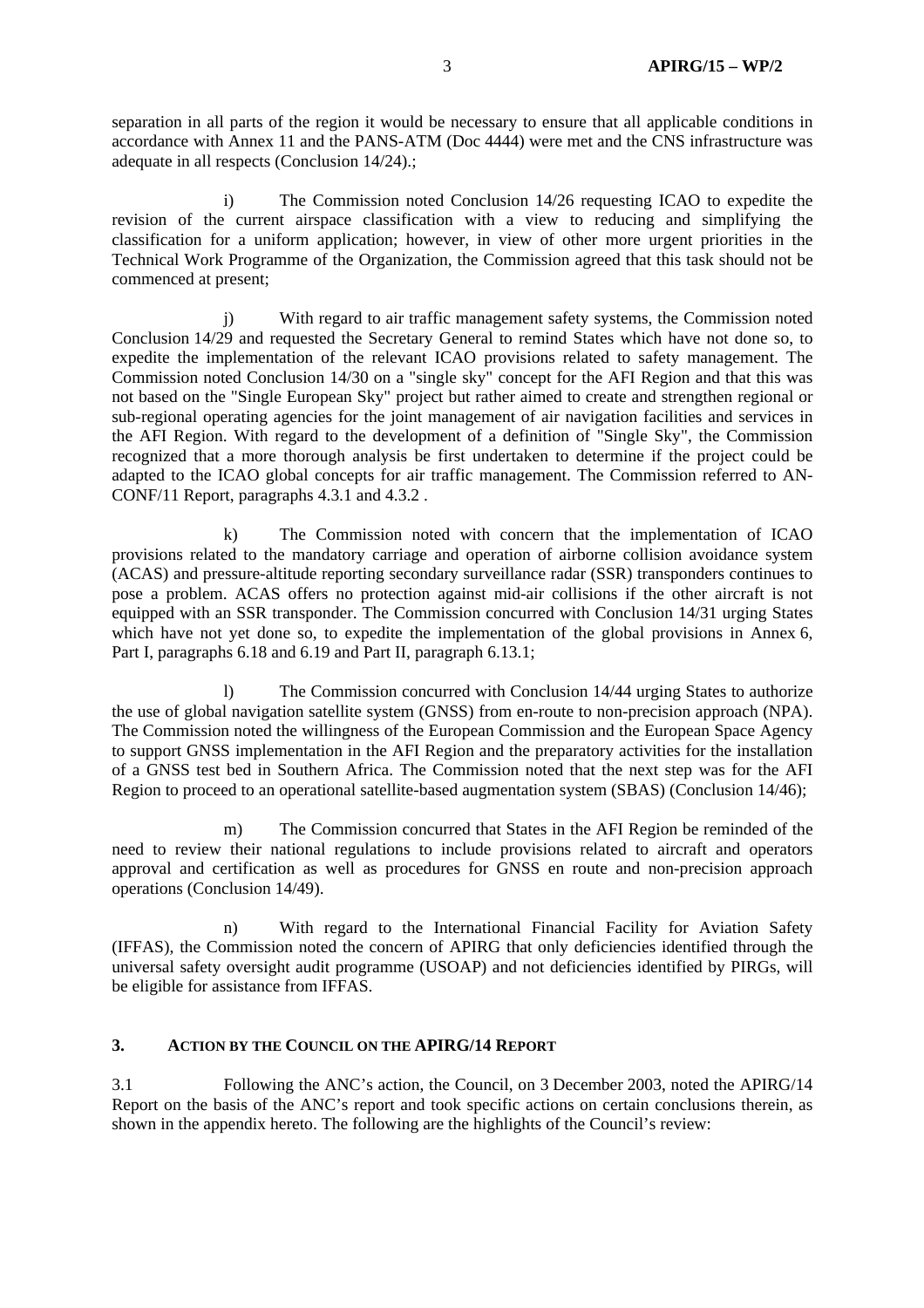a) the Council noted Conclusion 14/53 regarding seminars on cost recovery of aeronautical meteorological services and requested the Secretary General to accord high priority to invite WMO, in coordination with ICAO, to organize the requested seminars;

 b) the Council noted Conclusion 14/32 related to the establishment of a mechanism for air navigation safety in the AFI Region and requested the Secretary General to task the regional offices, as a high priority, to establish a mechanism for air navigation safety in Africa;

 c) the Council approved Chad and Sudan as members of APIRG (Conclusion 14/63).

### **4. FOLLOW-UP ACTION BY THE SECRETARIAT ON THE APIRG/13 REPORT**

4.1 The Secretariat's report on follow-up actions on the APIRG/14 Report will be presented to APIRG/15 in separate paper(s).

### **5. ACTION BY APIRG**

5.1 APIRG is invited to note the ANC's and Council's actions on the APIRG/14 Report as outlined in this paper and its appendix.

— — — — —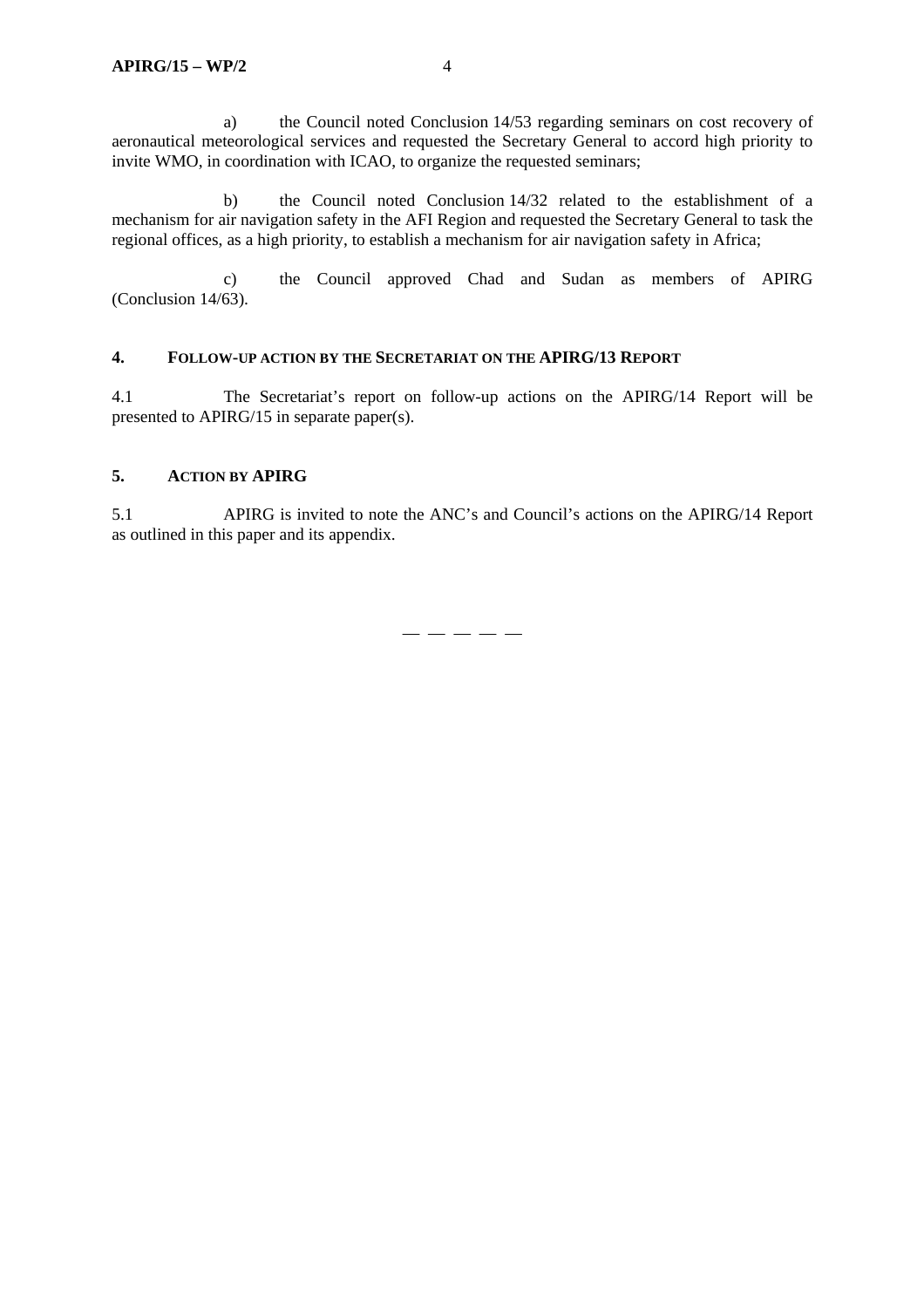# **APIRG CONCLUSIONS/DECISIONS CONSIDERED FOR SPECIFIC ACTION BY THE AIR NAVIGATION COMMISSION AND/OR COUNCIL**

| <b>Report Reference</b> |      | <b>Action by</b>   |                                                                                                                                                                                                                                                                                   |
|-------------------------|------|--------------------|-----------------------------------------------------------------------------------------------------------------------------------------------------------------------------------------------------------------------------------------------------------------------------------|
| Concl./Dec. No.         | Page | <b>Council/ANC</b> | <b>Proposed Action</b>                                                                                                                                                                                                                                                            |
| 14/2                    | 3    | <b>ANC</b>         | Rescue and fire fighting in difficult environment<br>Noted the conclusion and requested the Secretariat to<br>study the feasibility.                                                                                                                                              |
| 14/5                    | 5    | <b>ANC</b>         | of New Larger<br><b>Aeroplanes</b><br><b>Impact</b><br>on<br><b>Aerodromes in the AFI Region</b><br>Noted the conclusion and that the regional offices in<br>the AFI Region would assist States with planning as<br>required.                                                     |
| 14/10                   | 8    | <b>ANC</b>         | Use of the Internet<br>Noted the conclusion and that ICAO guidelines on<br>the subject were under development.                                                                                                                                                                    |
| 14/11                   | 9    | <b>ANC</b>         | <b>ATS/COM</b> Coordination Meeting Between<br>Accra, Brazzaville, Dakar Oceanic, Kano,<br><b>Kinshasa and Luanda FIRs</b><br>Noted the conclusion and requested the Secretary<br>General to take the necessary action.                                                           |
| 14/12                   | 10   | <b>ANC</b>         | Planning meeting on the Integration of sub-<br>regional VSATNetworks<br>Noted the conclusion and requested the Secretary<br>General through the regional offices in the AFI<br>Region to coordinate and facilitate the subject<br>meeting and the necessary follow-up activities. |
| 14/17                   | 12   | <b>ANC</b>         | <b>Seminars on the Regulations and Management of</b><br>the Radio Frequency Spectrum<br>Noted the conclusion and requested the Secretary<br>General to take the necessary action.                                                                                                 |
| 14/19                   | 14   | <b>ANC</b>         | <b>Implementation of ATS Routes Including RNAV</b><br><b>Routes</b><br>Noted the conclusion and requested the Secretary<br>General to urge States which have not yet done so to<br>implement the relevant ATS routes as a priority.                                               |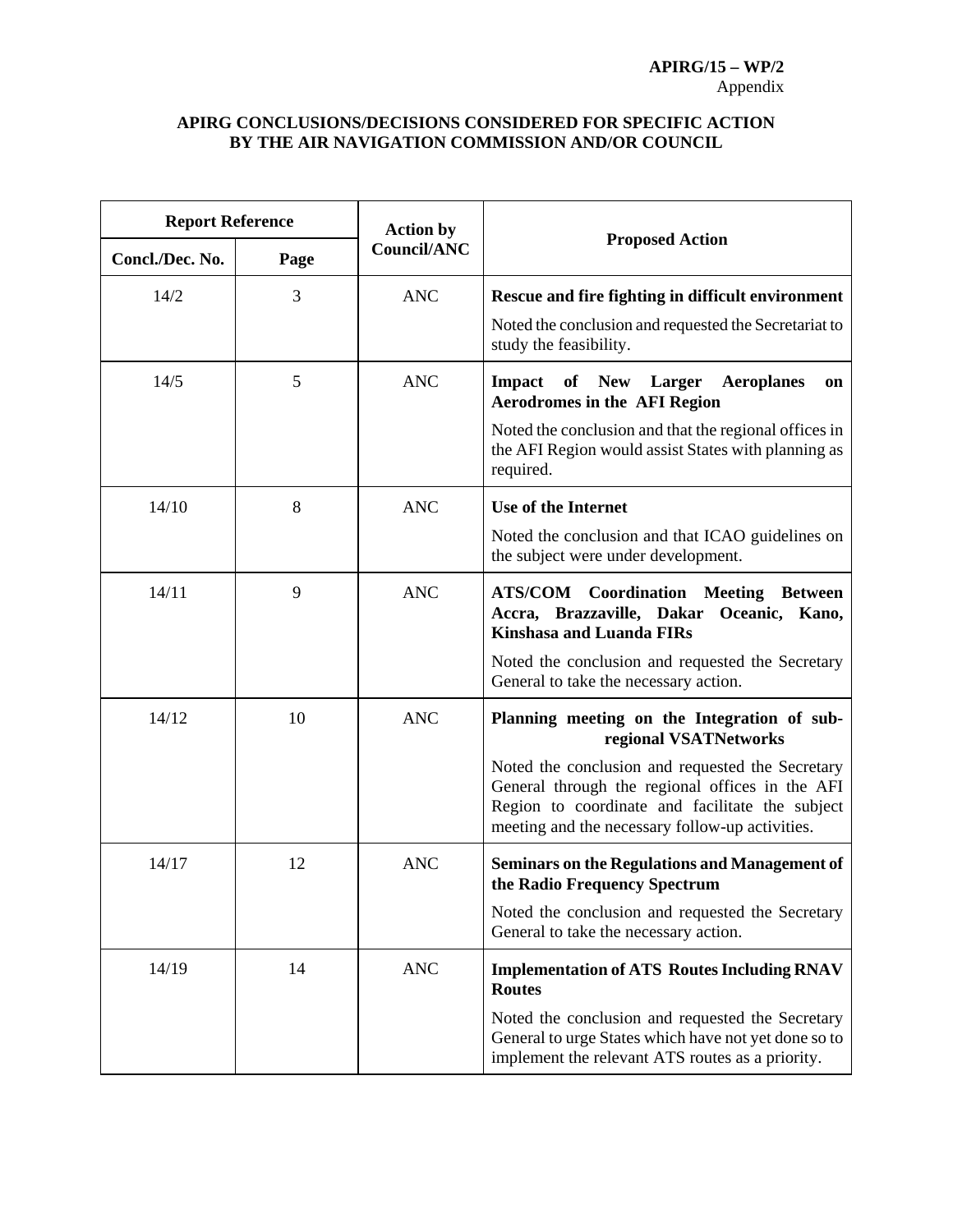**APIRG/15 – WP/2**  Appendix

| <b>Report Reference</b> |      | <b>Action by</b>   |                                                                                                                                                                                                                                                                                                                                                          |
|-------------------------|------|--------------------|----------------------------------------------------------------------------------------------------------------------------------------------------------------------------------------------------------------------------------------------------------------------------------------------------------------------------------------------------------|
| Concl./Dec. No.         | Page | <b>Council/ANC</b> | <b>Proposed Action</b>                                                                                                                                                                                                                                                                                                                                   |
| 14/20                   | 14   | <b>ANC</b>         | <b>Implementation of ATC Services</b><br>Noted the conclusion and requested the Secretary<br>General to urge States which have not yet done so to<br>implement the relevant ATS routes as a priority.                                                                                                                                                    |
| 14/21                   | 15   | <b>ANC</b>         | <b>Implementation of RVSM in the AFI Region</b><br>Noted the conclusion, expressed its concern that<br>RVSM required a sophisticated implementation<br>process, and requested the Secretary General to<br>monitor preparations and assist to the extent<br>possible, as an acceptable level of safety should be<br>achieved and maintained.              |
| 14/24                   | 16   | <b>ANC</b>         | Implementation<br>10-minute<br>longitudinal<br>of<br>separation minimum<br>Noted the conclusion, its relationship to Conclusion<br>14/20 and the need for an adequate CNS/ATM<br>infrastructure to meet all applicable conditions for<br>the use of 10-minute longitudinal separation in<br>accordance with ICAO provisions, prior to<br>implementation. |
| 14/26                   | 16   | <b>ANC</b>         | <b>Classification of Airspaces</b><br>Noted the conclusion and agreed not to pursue the<br>task in view of more urgent priorities.                                                                                                                                                                                                                       |
| 14/28                   | 17   | <b>ANC</b>         | <b>SAR</b><br>Organization<br><b>of</b><br>regional<br>seminars/workshops<br>Noted the conclusion and requested the Secretary<br>General to arrange seminars/workshops where<br>necessary.                                                                                                                                                               |
| 14/29                   | 18   | <b>ANC</b>         | <b>ATM Safety Management Systems</b><br>Noted the conclusion and requested the Secretary<br>General to urge States, which have not yet done so,<br>to implement relevant ICAO provisions related to<br>safety management systems.                                                                                                                        |
| 14/30                   | 19   | <b>ANC</b>         | "Single Sky" Concept in Air Traffic Management<br>in the AFI Region<br>Noted the conclusion and requested the Secretary<br>General to follow the progress of the "Single Sky"<br>project for possible use in other regions or at the<br>global level.                                                                                                    |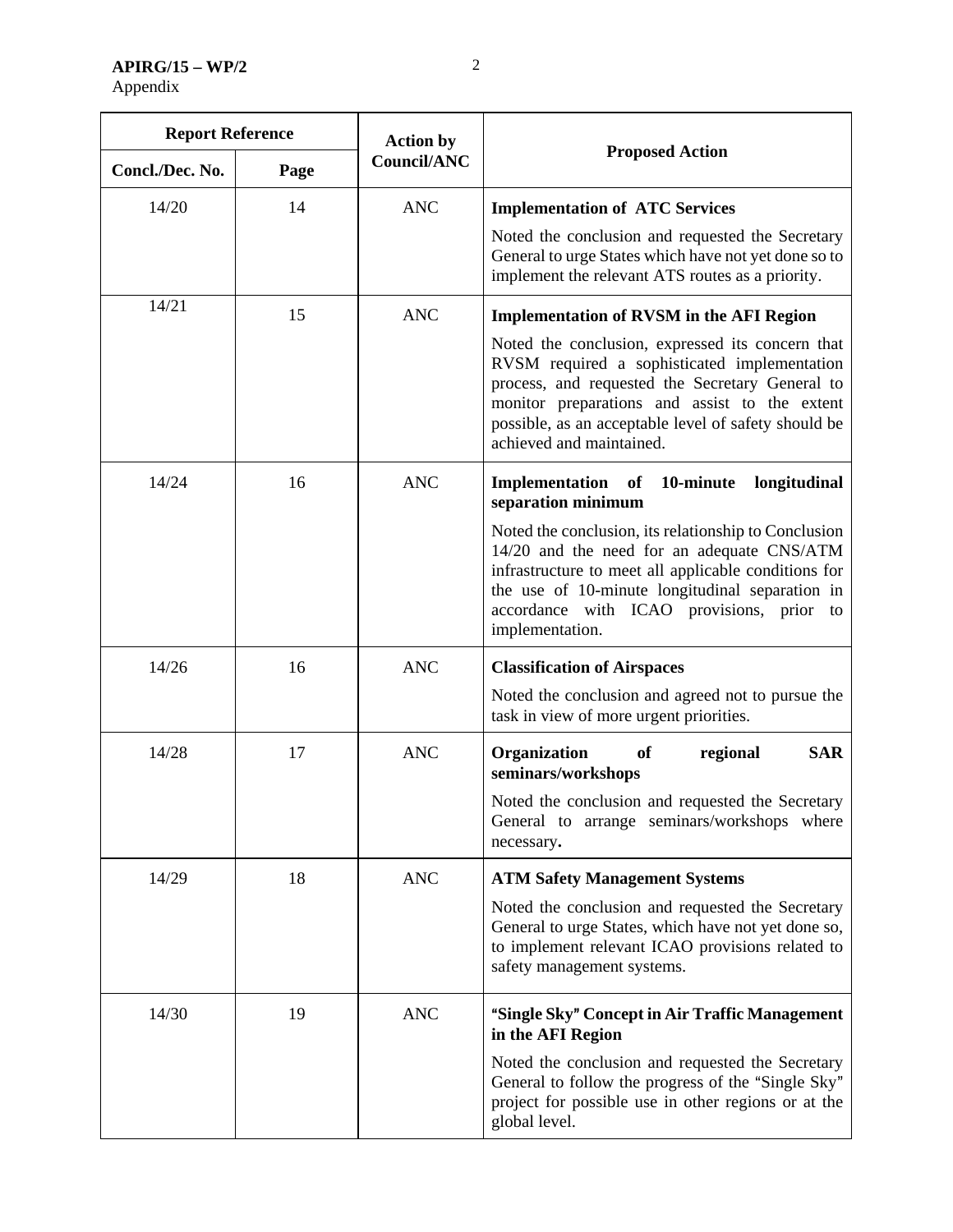| <b>Report Reference</b> |      | <b>Action by</b>   |                                                                                                                                                                                                                                                                                                       |
|-------------------------|------|--------------------|-------------------------------------------------------------------------------------------------------------------------------------------------------------------------------------------------------------------------------------------------------------------------------------------------------|
| Concl./Dec. No.         | Page | <b>Council/ANC</b> | <b>Proposed Action</b>                                                                                                                                                                                                                                                                                |
| 14/31                   | 19   | <b>ANC</b>         | Carriage and operation of Airborne Collision<br><b>Avoidance System (ACAS) and Pressure Altitude</b><br><b>Reporting Transponders</b>                                                                                                                                                                 |
|                         |      |                    | Noted the conclusion with concern and requested the<br>Secretary General to urge States, which have not yet<br>done so, to implement relevant ICAO provisions<br>related to ACAS and pressure altitude reporting<br>transponders.                                                                     |
| 14/33                   | 21   | $\mathsf{C}$       | <b>Composition of the SADIS Operations Group</b><br>(SADISOPSG)                                                                                                                                                                                                                                       |
|                         |      |                    | Noted the conclusion and its relationship to the<br>SADIS mandatory cost-recovery scheme and similar<br>Conclusions 12/27 and 43/33 formulated by the<br>APANPIRG and EANPG, respectively.                                                                                                            |
| 14/38                   | 23   | $\mathsf{C}$       | Seminars on cost recovery of aeronautical<br>meteorological services                                                                                                                                                                                                                                  |
|                         |      |                    | Noted the conclusion and requested the Secretary<br>General to invite WMO, in coordination with ICAO,<br>to organize the required seminars.                                                                                                                                                           |
| 14/41                   | 24   | $\mathbf C$        | Study of training available for aeronautical<br>meteorological personnel in the AFI Region                                                                                                                                                                                                            |
|                         |      |                    | Noted the conclusion and its relationship with the<br>follow-up of Recommendation 14/17 of the AFI/7<br>RAN Meeting.                                                                                                                                                                                  |
| 14/42                   | 24   | $\mathbf C$        | <b>Seminars on ATS/MET/Pilot Coordination</b>                                                                                                                                                                                                                                                         |
|                         |      |                    | Noted the conclusion and requested the Secretary<br>General, in coordination with WMO, to organize the<br>required seminars.                                                                                                                                                                          |
| 14/44                   | 26   | <b>ANC</b>         | Use of GNSS from en route to NPA                                                                                                                                                                                                                                                                      |
|                         |      |                    | Noted the intent of the conclusion and its<br>relationship with the recommendations of the<br>Eleventh Air Navigation Conference under Agenda<br>Item 6 and requested the Secretary General to<br>promulgate the appropriate ICAO material to AFI<br>States to facilitate the implementation of GNSS. |
| 14/46                   | 27   | $\mathbf C$        | <b>Implementation of a GNSS SBAS Operational</b><br><b>System</b>                                                                                                                                                                                                                                     |
|                         |      |                    | Noted the conclusion and its relationship with<br>Conclusion 14/49.                                                                                                                                                                                                                                   |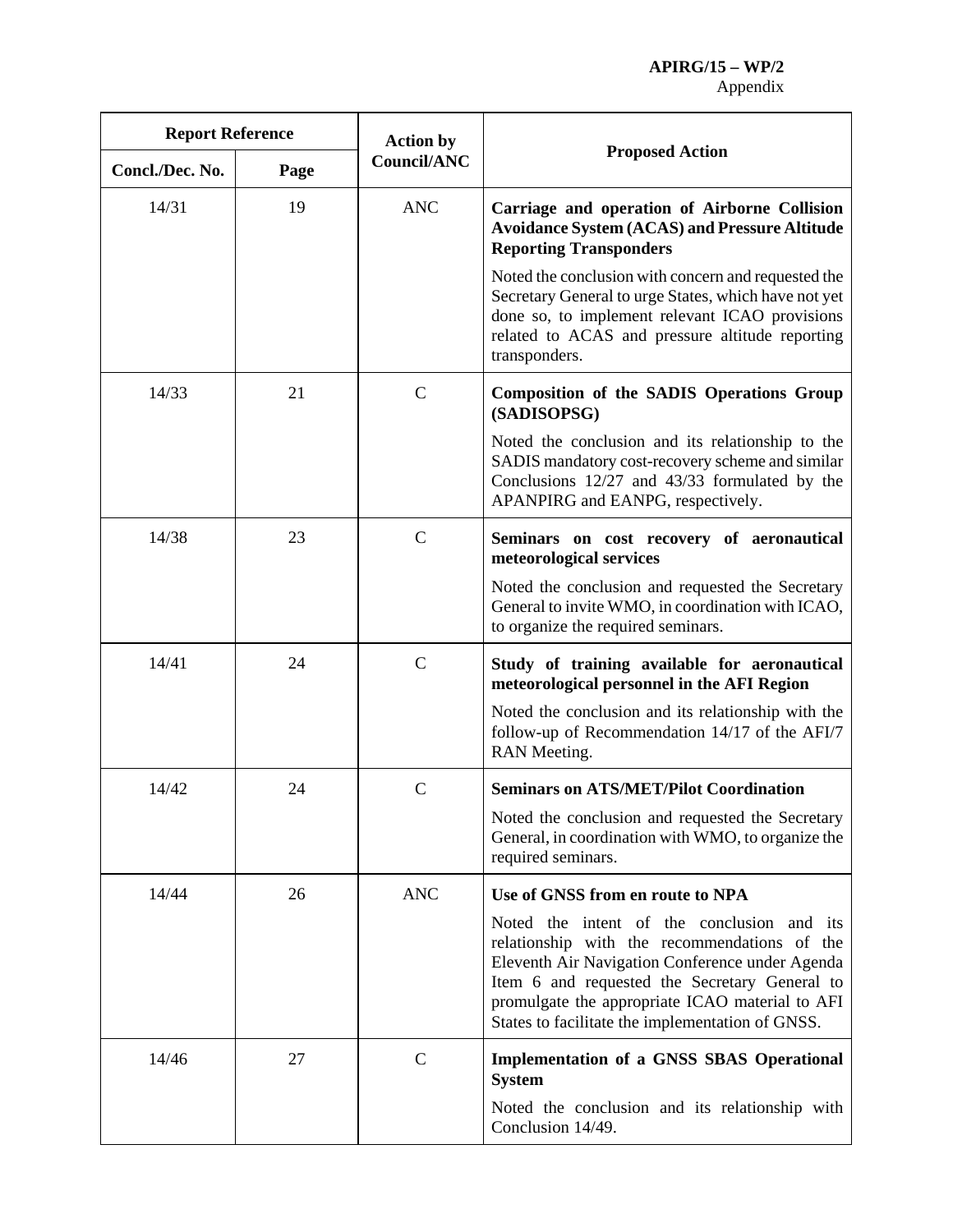**APIRG/15 – WP/2**  Appendix

| <b>Report Reference</b> |      | <b>Action by</b>   |                                                                                                                                                                                                                                                                                |
|-------------------------|------|--------------------|--------------------------------------------------------------------------------------------------------------------------------------------------------------------------------------------------------------------------------------------------------------------------------|
| Concl./Dec. No.         | Page | <b>Council/ANC</b> | <b>Proposed Action</b>                                                                                                                                                                                                                                                         |
| 14/48                   | 28   | $\mathsf{C}$       | <b>Assistance with GNSS procedures design</b><br>Noted the conclusion and its relationship with<br>Conclusion 14/44.                                                                                                                                                           |
| 14/49                   | 28   | $\mathbf C$        | <b>GNSS Legislation</b><br>Noted the conclusion and its relationship with<br>Conclusion 14/44.                                                                                                                                                                                 |
| 14/52                   | 30   | $\mathbf C$        | <b>ICAO Universal Security Audit Programme</b><br>Noted the conclusion and requested the Secretary<br>General to urge States to nominate suitable<br>candidates for training and certification.                                                                                |
| 14/53                   | 32   | $\mathbf C$        | <b>Establishment of a Mechanism for Air Navigation</b><br><b>Safety in the AFI Region</b><br>Noted the conclusion and requested the Secretary<br>General to task the regional offices, as a high<br>priority, to establish a mechanism for air navigation<br>safety in Africa. |
| 14/55                   | 34   | <b>ANC</b>         | Establishment of<br><b>Safety</b><br>and<br>Quality<br>$\mathbf a$<br><b>Management Task Force</b><br>Noted the conclusion and requested the Secretary<br>General to study the feasibility.                                                                                    |
| 14/56                   | 35   | $\mathbf C$        | <b>Establishment of Autonomous Entities</b><br>Noted the conclusion and requested the Secretary<br>General to bring it to the attention of States.                                                                                                                             |
| 14/59                   | 37   | <b>ANC</b>         | Need for continued support to interregional<br>coordination<br>Noted the conclusion and requested the Secretary<br>General to facilitate harmonization.                                                                                                                        |
| 14/61                   | 38   | <b>ANC</b>         | <b>Cooperative Development of Operational Safety</b><br>and Continuing Airworthiness Programme<br>(COSCAP) mechanism<br>Noted the conclusion and requested the Secretary<br>General to invite States to participate.                                                           |
| 14/62                   | 39   | $\mathbf C$        | <b>Revised terms of reference of APIRG</b><br>Approved the terms of reference of APIRG.                                                                                                                                                                                        |
| 14/63                   | 40   | $\mathbf C$        | <b>Membership of APIRG</b><br>Approved the membership of Chad and Sudan.                                                                                                                                                                                                       |